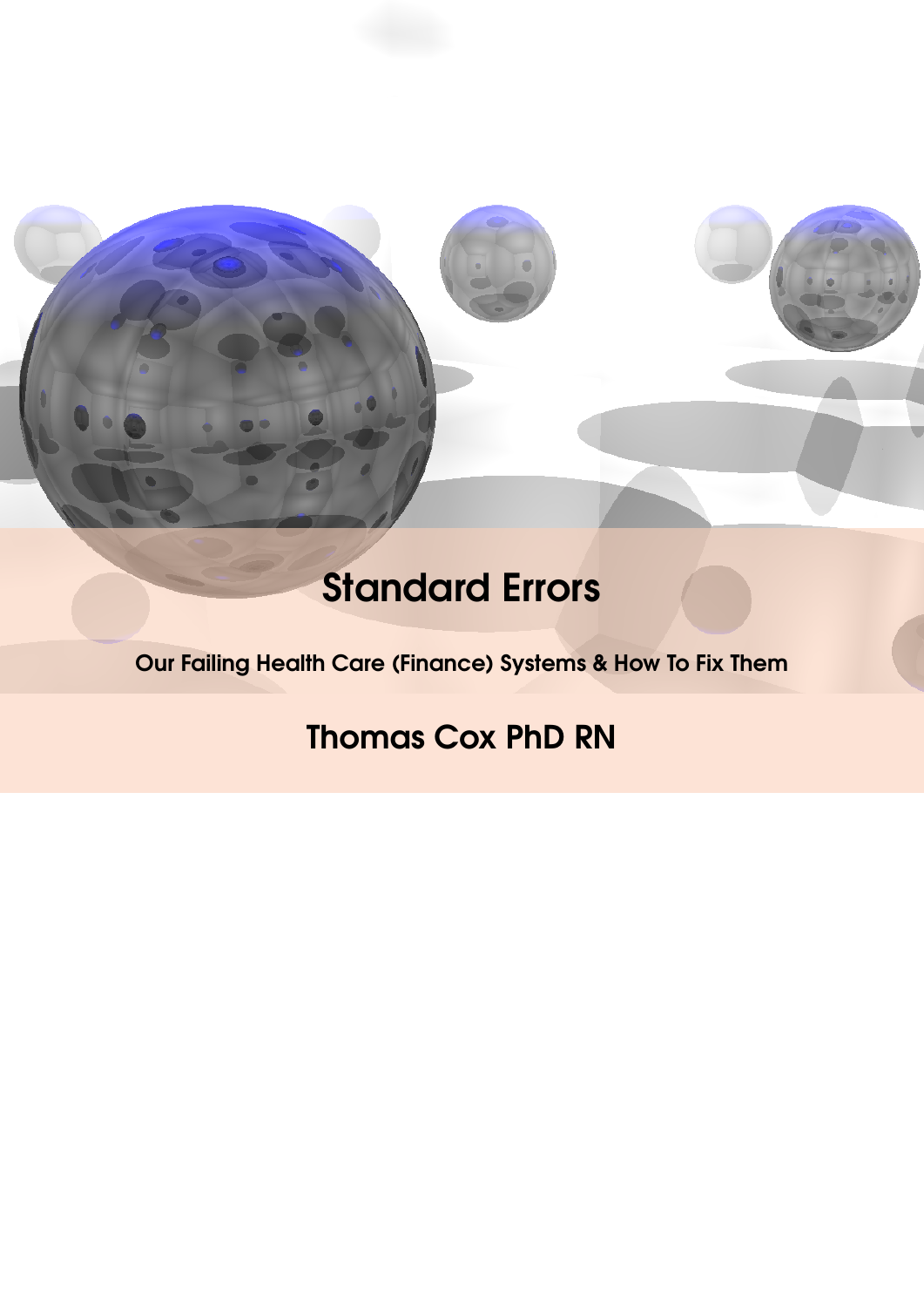| Row  | <b>Operating Characteristic</b>                 | <b>Paradigm Insurer</b> |
|------|-------------------------------------------------|-------------------------|
| (1)  | (2)                                             | (3)                     |
| (1)  | Size $(N)$ $(1,000s)$                           | 1,000                   |
| (2)  | Standard Error $(\sigma_{e_N})$                 | 0.0500                  |
| (3)  | Premium Per Policyholder (Annual)               | \$4,000                 |
| (4)  | <b>Expense Provision Included In Premium</b>    | 0.1500                  |
| (5)  | <b>Expected Loss Ratio Provision In Premium</b> | 0.7500                  |
| (6)  | Profit Margin Provision In Premium              | 0.0500                  |
| (7)  | Risk Premium Provision In Premium               | 0.0500                  |
| (8)  | $P[Profit \ge 10\%]$                            | 0.5000                  |
| (9)  | $P[Profit \geq 5\%]$                            | 0.8413                  |
| (10) | P[No loss]                                      | 0.9772                  |
| (11) | $P[Losses \geq 5\%]$                            | 0.0013                  |
| (12) | $P[Losses \ge 10\%]$                            | 0.0000                  |
| (13) | Solvency Preserving Loss Ratio (SPLR)           | 0.8663                  |
| (14) | Surplus Needs (\$Millions)                      | \$21                    |
| (15) | Aggregate Surplus (\$ Millions)                 | \$6,783                 |
| (16) | Maximum Sustainable Benefits 5% Profits         | 0.7500                  |
| (17) | Maximum Sustainable Benefits 5% Profits \$      | \$3,000                 |
| (18) | Maximum Sustainable Benefits Avoid Losses       | 0.7500                  |
| (19) | Maximum Sustainable Benefits Avoid Losses \$    | \$3,000                 |

<span id="page-1-0"></span>Table 9.1: Paradigm Insurer Operating Characteristics

help you evaluate different health care (finance) system reform proposals.

### 9.1 Paradigm Insurer Operating Characteristics

The Paradigm Insurer's future operating results, as all insurers' operating results, depend on the variation in its Population Loss Ratio Estimates (*PLRE*<sub>*PI*</sub>s), its loss ratios.

*PI*'s standard error,  $\sigma_{ePI} = \sigma / \sqrt{1,000,000}$ , tells us how much *PI*'s population loss ratio estimates (*PLRE*<sub>*PI*</sub>s) vary from year to year. I assume  $\sigma_{e}$ <sup> $=0.0500$ </sup>, or 5% of *PI*'s annual premium revenues. *PI*'s population loss ratio estimate cumulative distribution function is normally distributed,

 $\Phi_{PI}(\mu=0.7500, \sigma=0.0500)$ , because *PI*'s loss ratio is an average of 1,000,000 individual policyholder population loss ratio estimates (See Formula [7.3\)](#page--1-0).

I summarize *PI*'s future operating results in Table [9.1.](#page-1-0) *PI*'s future operating results include:

- Issues 1,000,000 policies
- Charges each policyholder a \$4,000 "market premium" collecting \$4,000,000,000 (1,000,000 \* \$4,000) in premium revenues
- Bears "risk" because *PLRE*<sub>*PI*</sub> is unknown until policies expire and accounting is complete
- Operating results are linear functions of *PLREPI*
- Operating result *probabilities* are non-linear functions of *PLREPI*
- Expected Loss Ratio=Population Loss Ratio =  $0.7500$  /dollar (\$3,000,000,000)
- Operating Expenses =  $$0.15/dollar$  (\$600,000,000)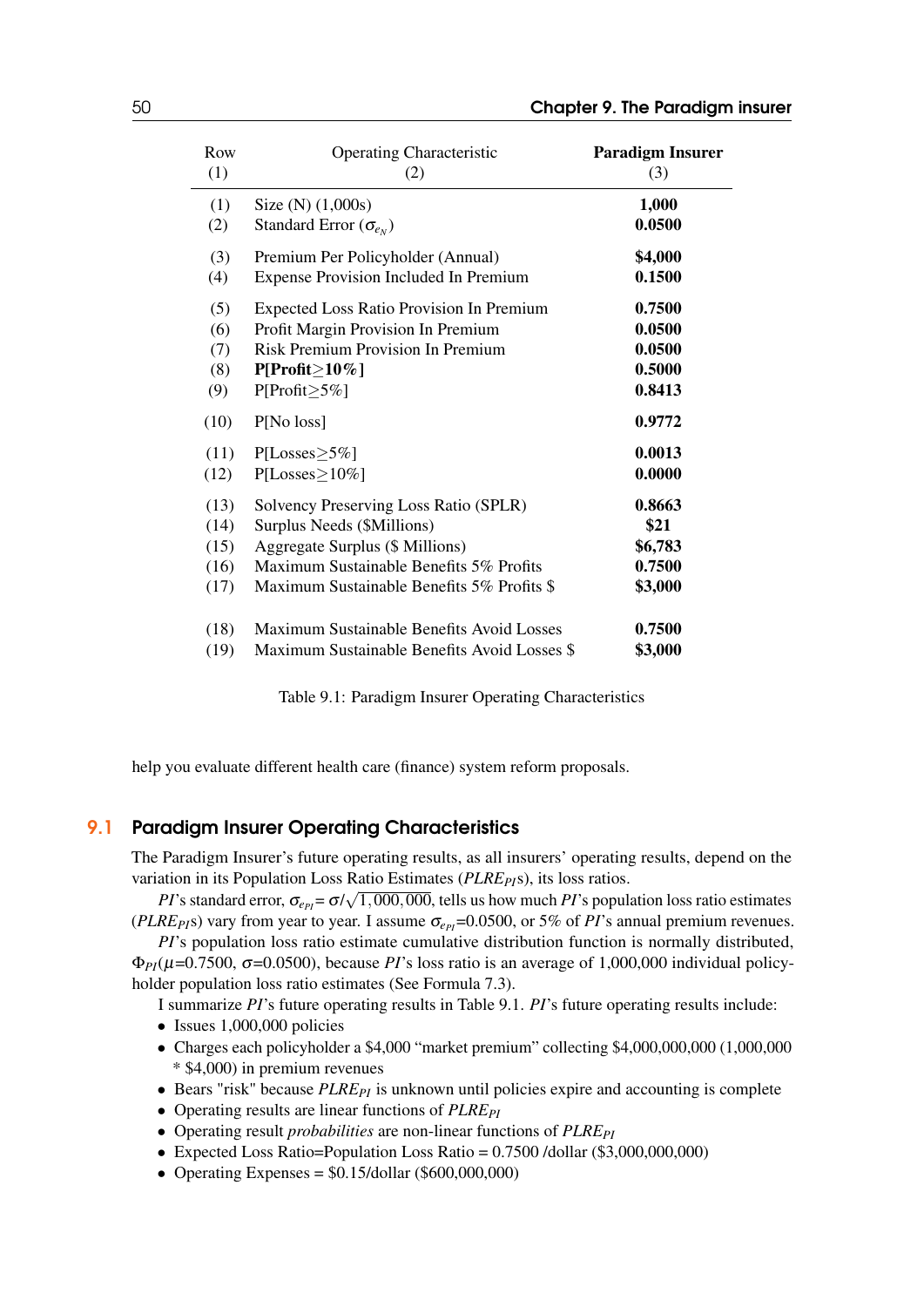#### 9.1 Paradigm Insurer Operating Characteristics 31 April 2014 15:30 S1

- Market based "Profit Margin" =  $5\%$  (\$200,000,000)
- Market based "Risk Premium" =  $5\%$  (\$200,000,000)
- Pays Claims Costs of \$3,000,000,000 or less ( $PLRE_{PI} \leq 0.7500$ ) from current revenues, earning profits of at least 10%, with probability 0.5000
- Pays Claims Costs of \$3,200,000,000 or less ( $PLRE_{PI} \leq 0.8000$ ) from current revenues, earning profits of at least 5%, with probability 0.8413
- Pays Claims Costs of \$3,400,000,000 or less (*PLREPI* ≤ 0.8500) from current revenues, and avoids net operating losses, with probability 0.9772
- Has beginning Surplus reserves of \$65,200,000 protecting it from Claims Costs up to \$3,465,200,000 ( $PLRE_{PI} \leq 0.8663$ ), with probability 0.99
- Becomes insolvent, with probability =  $0.0100$ , when total Claims Costs exceed \$3,465,200,000

I assume that *PI*, all insurers, and all health care providers operate as efficiently as possible with their current resources. I will show that small insurers must make deep cuts in *PI*'s standard setting claims settlement policies and procedures for medically necessary and appropriate care.

I will show that under reasonable, market-based assumptions, more smaller, competing insurers cannot move our health care finance system toward greater efficiency because more smaller insurers do not manage risk as efficiently as large insurers. Small insurers' inefficiencies as financial risk managers force them to make cuts in *PI*'s standard setting claims settlement policies and procedures for medically necessary and appropriate care or risk missing their profit, loss avoidance, and solvency preservation goals.

Let me repeat this idea for clarity. If small insurers could cut premiums and increase policyholder benefits, small insurers should be able to match, or exceed, *PI*'s probabilities of: Earning modest profits (See Chapter [11](#page--1-1) page [59\)](#page--1-1); Avoiding operating losses (See Chapter [12](#page--1-1) page [67\)](#page--1-1); and Avoiding insolvency (See Chapter [13](#page--1-1) page [73\)](#page--1-1) while matching, or exceeding *PI*'s policyholder benefits (See Chapter [14](#page--1-1) page [83\)](#page--1-1). These smaller insurers would also need to have lower aggregate surplus needs than *PI* (\$65,200,000) in order to insure 1,000,000 policyholders (See Section [13.3](#page--1-2) page [79\)](#page--1-2).

I will show that small insurers cannot match *PI*'s operating performance standards in any efficient health care (finance) system, but that larger insurers can meet, and even exceed, *PI*'s operating performance standards.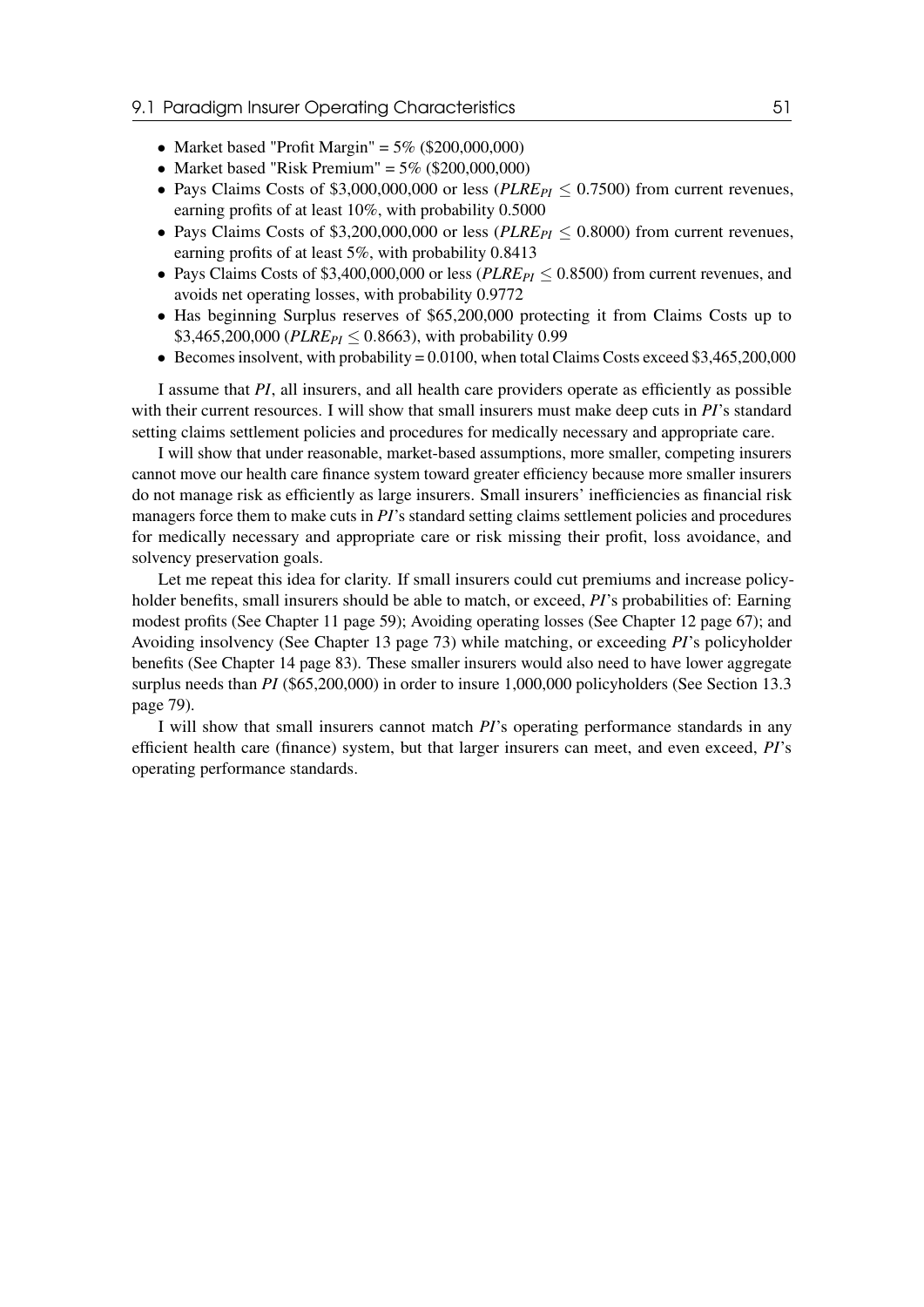|     | Characteristic    | <b>NHI</b> | B       | PI      | D       | E       |
|-----|-------------------|------------|---------|---------|---------|---------|
| Row | (1)               | (2)        | (3)     | (4)     | (5)     | (6)     |
| (1) | Size $(1,000s)$   | 323,000    | 10,000  | 1,000   | 100     | 10      |
| (2) | $\sigma_{e_N}$    | 0.00278    | 0.01581 | 0.05000 | 0.15811 | 0.50000 |
| (3) | $P[Profit>10\%]$  | 0.5000     | 0.5000  | 0.5000  | 0.5000  | 0.5000  |
| (4) | $P[Profit > 5\%]$ | 1.0000     | 0.9992  | 0.8413  | 0.6241  | 0.5398  |
| (5) | P[No loss]        | 1.0000     | 1.0000  | 0.9772  | 0.7365  | 0.5793  |
| (6) | P[Profit>8.89%]   | 1.0000     | 0.7587  | 0.5878  | 0.5280  | 0.5089  |

Table 11.1: Portfolio Adjusted Insurer Profitability Probabilities

Portfolio Size Adjusted Insurer Profitability Probabilities

more competition between increasing numbers of small insurers, would be asking health care providers to become their patients' health insurers. But that is a different book. In this book my focus is restricted to the impact of insurer portfolio size on insurer operating results.

The problems small insurers face are a much worse than low probabilities of earning profits. But before we move to analyzing the probabilities of insurer operating losses, we need to go back and take a second look at *NHI* and Insurer *B*. We have not been careful enough in assessing their profitability probabilities.

#### 11.4 Probabilities Of Profits > 8.89%

Our analysis in Section [11.2](#page--1-3) revealed that  $\Phi_{NHI}(0.7500, \sigma_{e_{NHI}})(0.8000) = 1.0000$ . So it seems that *NHI* is virtually guaranteed profits of at least 5% of its premium revenues every year. But evaluating the probability that these insurers earn profits greater than 5% of their premium revenues was a completely arbitrary choice. It is also very misleading.

If we look at the x-axes for *NHI*, on Figure [11.1](#page--1-4) (See page [60\)](#page--1-4) and Figure [11.2](#page--1-5) (See page [62\)](#page--1-5), we see that they represent a far narrower loss ratio range than the x-axes for any of the other insurers. *NHI*'s normal probability density curve falls very sharply, immediately to the left, and immediately to the right, of the mean value, *PLR* = 0.7500, because *NHI* has the smallest standard error,  $\sigma_{e}$ <sub>*HI*</sub> = 0.00278, of all five insurers.

I can better highlight the advantage of large insurer portfolio size if I compare *NHI*'s probability of incurring loss ratios that are no higher than four of *NHI*'s standard errors above the *PLR*, 0.7611  $(0.7500 + 4 * 0.00278)$ , with the probability that other health insurers will incur loss ratios this low, or lower. I have chosen this distance from the mean value for a good reason. The probability that *NHI*'s loss ratio falls below four standard errors above its mean value is 0.9999683, or effectively, 1.00000. With a 15% expense ratio, *NHI* can cover a loss ratio of 0.7611 and earn profits greater than 8.89% every year.

Now that we know the highest loss ratio that guarantees profits of 8.89% of premium revenues for *NHI*, we can make a far more meaningful comparison of these five insurers probabilities of earning profits this high. We now evaluate the probabilities that all our insurers earn profits of at least 8.89%, at loss ratios below 0.7611. We will see a severe problem for small health insurers. A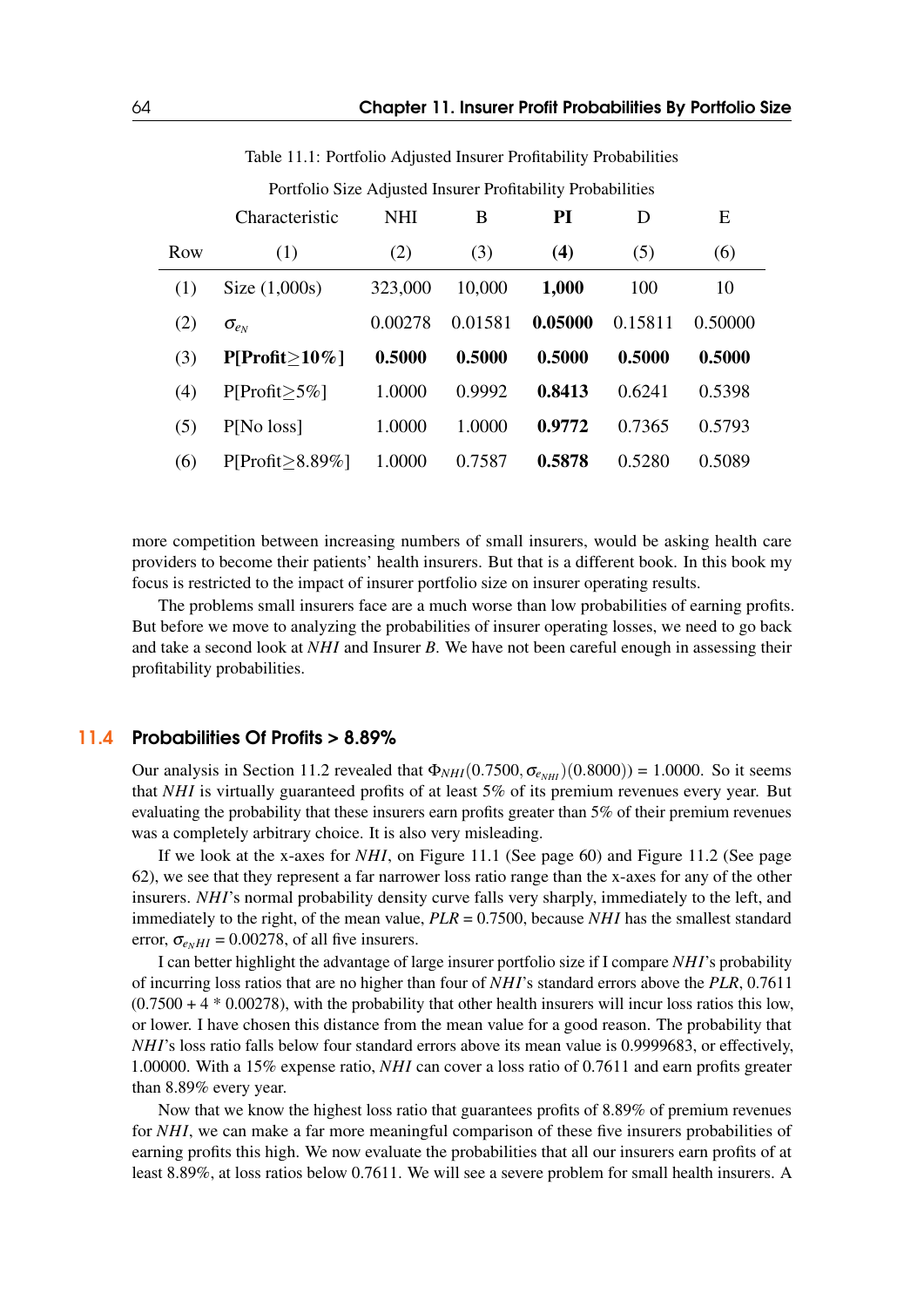| 70             | <b>Chapter 12. Insurer Loss Probabilities By Portfolio Size</b> |             |             |               |             |             |  |  |  |
|----------------|-----------------------------------------------------------------|-------------|-------------|---------------|-------------|-------------|--|--|--|
| Insurer        |                                                                 |             | Insurer     | Paradigm      | Insurer     | Insurer     |  |  |  |
| Operating      | Insurer                                                         | NHI's       | B's         | Insurer's     | D's         | E's         |  |  |  |
| Loss           | Loss                                                            | Loss        | Loss        | Loss          | Loss        | Loss        |  |  |  |
| Percent        | Ratio                                                           | Probability | Probability | Probabilities | Probability | Probability |  |  |  |
| $\theta$       | 0.85000                                                         | 0.00000     | 0.00000     | 0.02275       | 0.26354     | 0.42074     |  |  |  |
| $\mathbf{1}$   | 0.86000                                                         | 0.00000     | 0.00000     | 0.01390       | 0.24330     | 0.41294     |  |  |  |
| $\overline{2}$ | 0.87000                                                         | 0.00000     | 0.00000     | 0.00820       | 0.22394     | 0.40517     |  |  |  |
| 3              | 0.88000                                                         | 0.00000     | 0.00000     | 0.00466       | 0.20548     | 0.39743     |  |  |  |
| $\overline{4}$ | 0.89000                                                         | 0.00000     | 0.00000     | 0.00256       | 0.18795     | 0.38974     |  |  |  |
| 5              | 0.90000                                                         | 0.00000     | 0.00000     | 0.00135       | 0.17138     | 0.38209     |  |  |  |
| 10             | 0.95000                                                         | 0.00000     | 0.00000     | 0.00003       | 0.10295     | 0.34458     |  |  |  |
| 15             | 1.00000                                                         | 0.00000     | 0.00000     | 0.00000       | 0.05692     | 0.30854     |  |  |  |
| 20             | 1.05000                                                         | 0.00000     | 0.00000     | 0.00000       | 0.02889     | 0.27425     |  |  |  |
| 25             | 1.10000                                                         | 0.00000     | 0.00000     | 0.00000       | 0.01343     | 0.24196     |  |  |  |
| 50             | 1.35000                                                         | 0.00000     | 0.00000     | 0.00000       | 0.00007     | 0.11507     |  |  |  |
| 100            | 1.85000                                                         | 0.00000     | 0.00000     | 0.00000       | 0.00000     | 0.01390     |  |  |  |

Table 12.2: Insurer Loss Probabilities 0 - 100 Percent By Portfolio Size

But of greater concern, among each group of 100 insurers with 10,000 policyholders, insurers the size of Insurer *E*, operating within the same year, we should expect about 24 catastrophic losses and ensuing bankruptcies during the year.

#### 12.3 Probabilities Of Operating Losses > 50%

<span id="page-4-0"></span>Operating losses exceeding 50% of premium revenues are catastrophic events for most insurers. Figure [12.3](#page-4-0) (See page [72\)](#page-4-0) compares probabilities of losses exceeding 50% of premium revenues, at loss ratios greater than 1.3500.

It should be clear by now, that *NHI*, Insurer *B* and *PI* have no risk of such catastrophic loses when randomly selecting policyholders at random from population  $\mathscr P$  and using *PIU*'s claims settlement policies and procedures. Because Insurer  $D$  is ten times larger than Insurer  $E$ , it has almost no risk of losses this high (i.e. Probability=0.0001). Insurer *D* incurs such catastrophic losses slightly less frequently than seven 1 in 10,000 years.

However, because Insurer *E* is so small, insuring only 10,000 policyholders, it incurs losses higher than 50% of premium revenues, at loss ratios exceeding 1.3500, almost 12 years in 100  $(CCDF_N(PLR, \sigma_{e_N})(1.3500) = 0.1151).$ 

Table [12.3](#page--1-6) (See page [70\)](#page--1-6) summarizes these results, including probabilities that each insurer incurs operating losses from 1% - to 100% of premium revenues.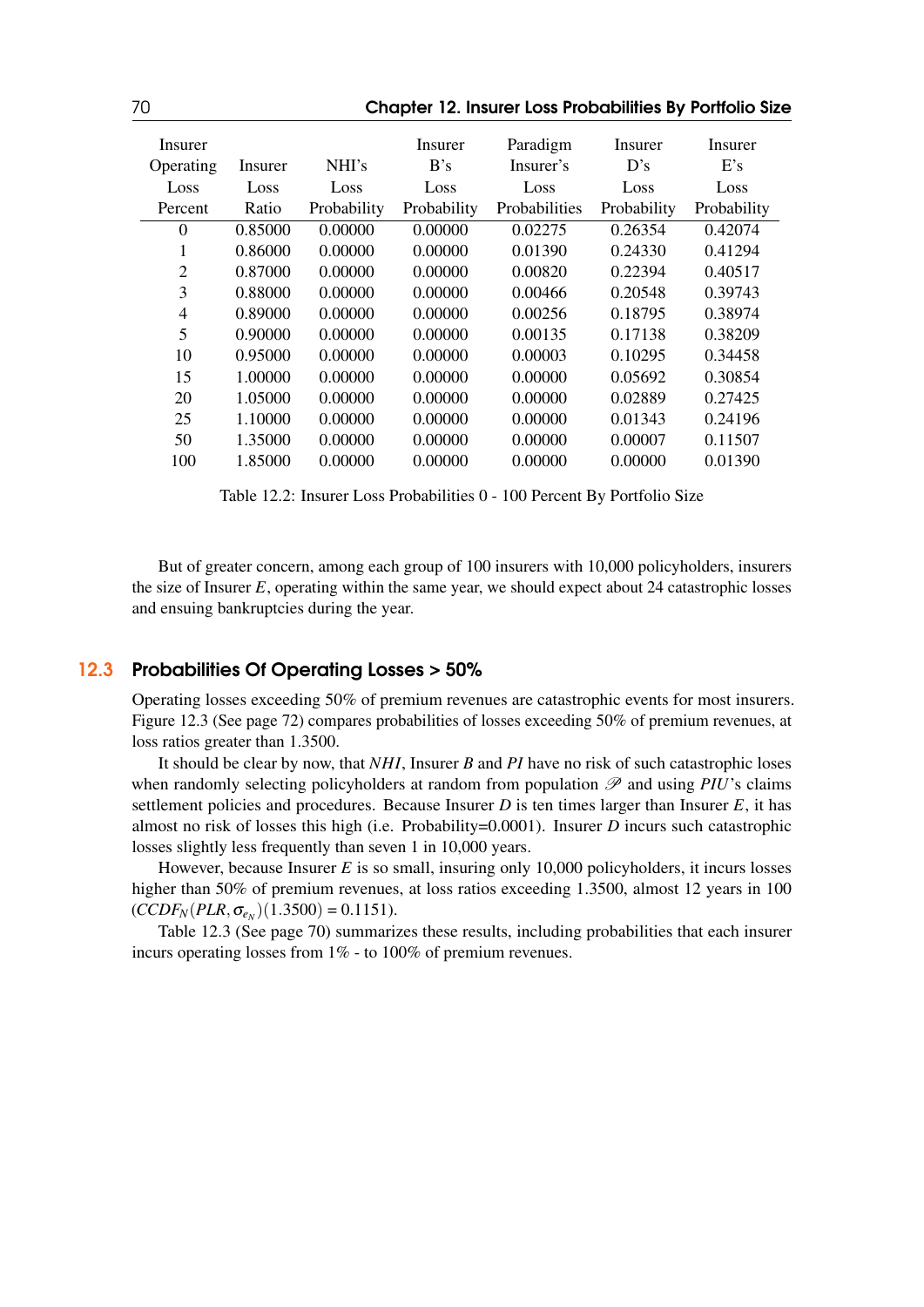Table 13.1: Portfolio Adjusted SPLRs, Surplus, and Aggregate Surplus Portfolio Size Adjusted Insurer Solvency Preserving Loss Ratios, Surplus Requirements, and Aggregate Surplus Requirements To Insure 323,000,000 Americans

| Characteristic                      | NHI     | В       | PI      |         | Е       |
|-------------------------------------|---------|---------|---------|---------|---------|
| (1)                                 | (2)     | (3)     | (4)     | (4)     | (6)     |
| Size $(1,000s)$                     | 323,000 | 10,000  | 1,000   | 100     | 10      |
| $\sigma_{e_N}$                      | 0.00278 | 0.01581 | 0.05000 | 0.15811 | 0.50000 |
| <b>SPLR</b>                         | 0.7565  | 0.7868  | 0.8663  | 1.1178  | 1.9132  |
| Surplus (\$Millions)                | \$0     | \$0     | \$65    | \$107   | \$43    |
| <b>Aggregate Surplus \$Billions</b> | \$0     | \$0     | \$21    | \$346   | \$1,389 |

risk of large losses they should set aside far more money, as surplus, to protect from these extreme operating losses.

When insurers fail, insurance regulators encourage solvent insurers, especially larger, more profitable insurers, to cover the failed insurer's obligations. Covering the losses and continuing the insurance coverage, for policyholders of failed insurers, maintains consumer confidence in insurance companies and insurance markets.

*NHI*, with certain profits of 8.89% (\$114,858,800,000) and Insurer *B*, with certain profits of 3.68% (\$3,680,000,000) each year, can cover many small, failed insurers' policies and policyholders, without substantially reducing their profitability.

But covering the losses of insurers with high probabilities of failing decreases the efficiency with which large insurers convert premiums to profits and they also reduce the efficiency of insurance markets at converting premiums to policyholder benefits. Consumers pay for insurer failures through the higher premiums needed to offset the losses of failed insurers that more successful insurers pay.

Small, inefficient insurers decrease the efficiency of our entire insurance system, taking excessive profits in good years and socializing losses to other insurers, policyholders, claimants and taxpayers in bad years.

#### 13.2 Surplus Requirements by Portfolio Size

Insurers' surplus requirements are the dollar amounts of highly liquid assets, they should set aside, before issuing policies, to cover the layer of losses between 0.8500 and their solvency preserving loss ratios.

Surplus cannot be negative, so no insurer should have less than zero (\$0.00) even if Formula [13.1](#page-5-0) produces a negative number as it does for *NHI* and Insurer *B*:

<span id="page-5-1"></span><span id="page-5-0"></span>
$$
Surplus_N = (SPLR_N - 0.8500) * Premium Revenues
$$
\n(13.1)

We can correct Equation [13.1,](#page-5-0) forcing the value to be at least zero, by using the mathematical function, "Maximum" that is available in all programming languages and spreadsheets, as shown in Equation [13.2.](#page-5-1)

$$
Surplus_N = Maximum(0, (SPLR_N - 0.8500) * Premium Revenues)
$$
 (13.2)